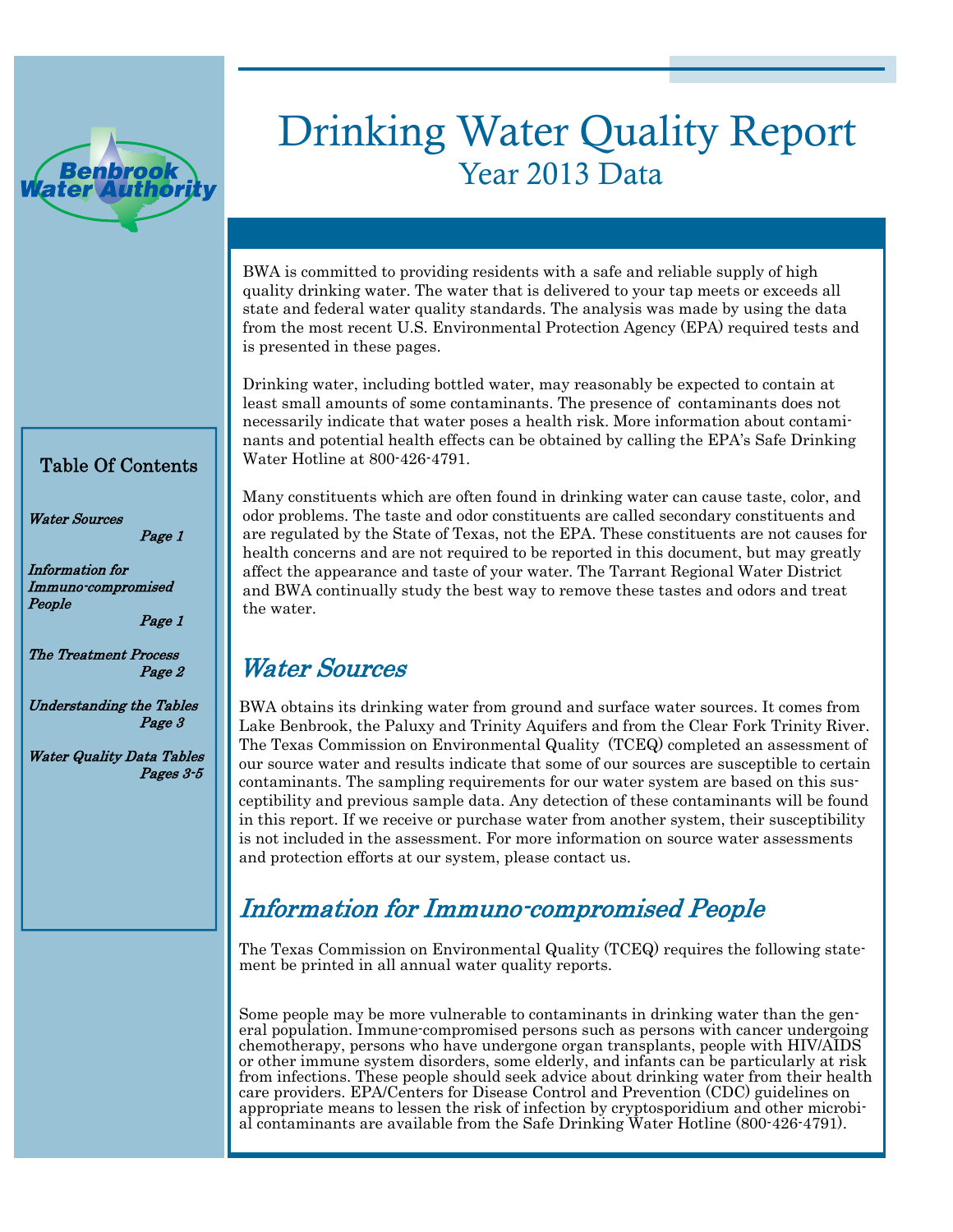### The Treatment Process



*BWA's Water Treatment Plant continues to receive recognition from TCEQ for its participation in the Texas Optimization Program. Ours is one of only 6 water treatment plants in Texas that have been in the program for more than 6 years without a lapse in recognition.*

- 1. Reservoirs: Benbrook water comes primarily from Benbrook Lake.
- 2. Raw Water Pump Station: When high production is needed (over 8.0 MGD) pumps are used to bring water from Benbrook Lake to the treatment plant.
- 3. Algae and Taste and Odor Control: Chemicals are added to the raw water to help reduce algae and taste and odor causing compounds in the water.
- 4. Primary Disinfection: Chlorine Dioxide is added to the raw water to kill bacteria and viruses.
- 5. Pre-Sedimentation: Heavy solids such as sand settle out of the raw water.
- 6. Rapid Mixing Chamber: Chemicals called coagulants are added to the water and cause small particles in the water to adhere to each other.
- 7. Flocculation Chambers: These particles are slowly mixed in a series of chambers that cause them to become large and heavy enough to sink.
- 8. Sedimentation Basin: The large particles travel down a long basin and sink to the bottom in a process called clarification. The particles are collected by a scraper system at the bottom of the basin, then are removed and sent to the sanitary sewer collection system.
- 9. Filtration: The clarified water is treated with a small dose of chlorine then passes through filters which contain 24" of granular activated carbon and 12" of silica sand for ultra fine particle removal and additional taste and odor control.
- 10. Final Disinfection: Chlorine is added to the filtered water to provide final disinfection and residual disinfection that remains in the water all the way to our customers.
- 11. Storage: The finished water is then transferred into 2 storage tanks that can hold up to 3 million gallons. The water is then pumped into the distribution system and to the customer.

*BWA's dedicated water treatment plant operators and maintenance personnel work diligently to ensure that all treated water leaving the plant meets or exceeds all state and federal requirements.*

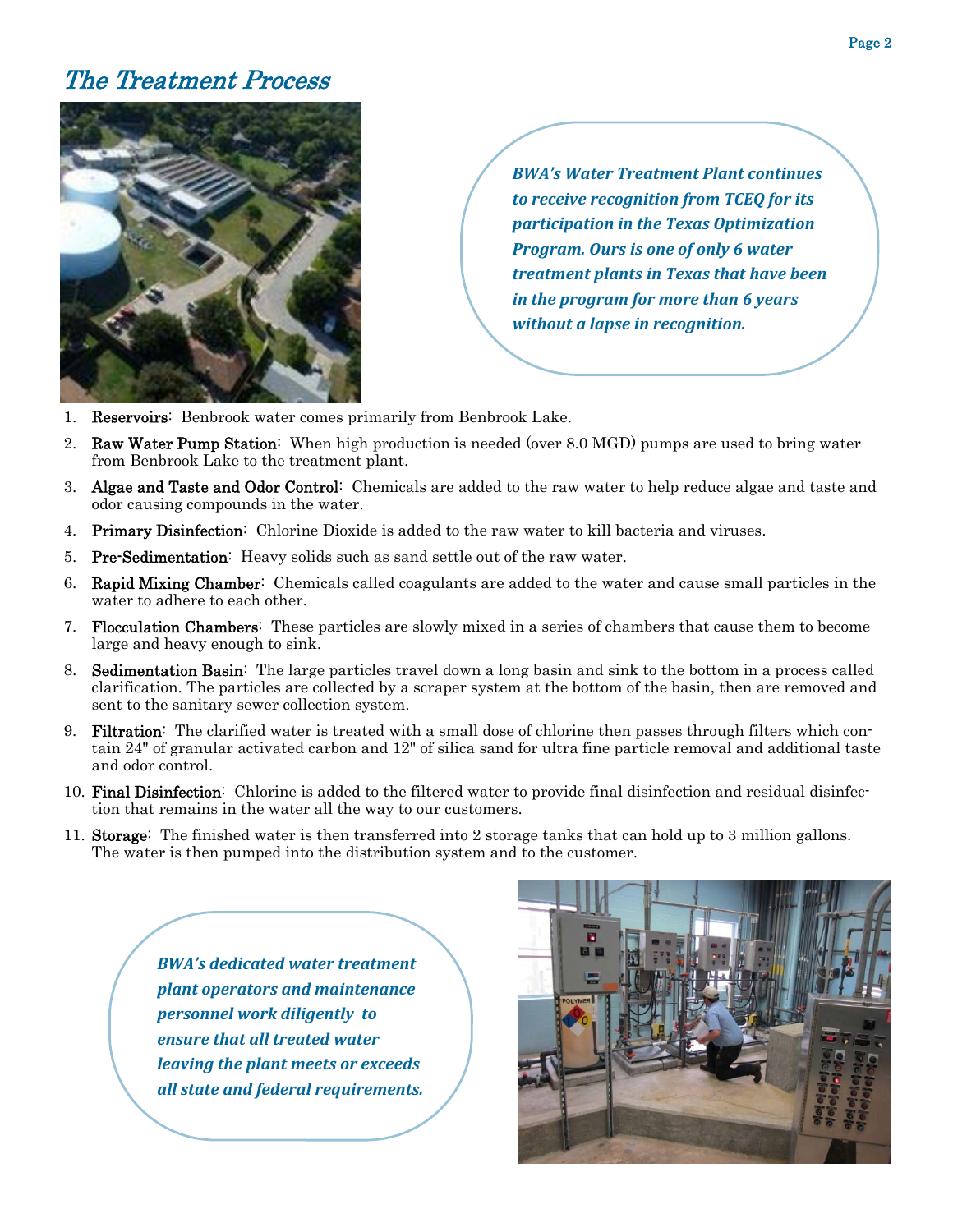## Water Quality Results

The water quality data table shows the results of our water quality analyses. Every regulated contaminant that we detected in the water, even in the minutest traces, is listed. The table contains the name of each substance, the highest level allowed by regulation (MCL), the ideal goals for public health (MCLG), the amount detected, the usual sources of such contamination, and a key to unit of measure.

|                                      | 2013<br>Highest<br>Level | Range of<br>Levels |                |                |         |                                                                                                                                    |
|--------------------------------------|--------------------------|--------------------|----------------|----------------|---------|------------------------------------------------------------------------------------------------------------------------------------|
| Contaminant                          | <b>Detected</b>          | Detected           | <b>MCLG</b>    | <b>MCL</b>     | Measure | Common Sources of Substance                                                                                                        |
| Haloacetic Acids                     | 23.8                     | $0 - 23.8$         | N/A            | 60             | ppb     | Byproduct of drinking water chlorina-<br>tion                                                                                      |
| Total Trihalomethanes                | 58.9                     | $0 - 58.9$         | N/A            | 80             | ppb     | Byproduct of drinking water chlorina-<br>tion                                                                                      |
| Arsenic                              | 1.01                     | $0-1.01$           | $\overline{0}$ | 10             | ppb     | Erosion of natural deposits; Runoff from<br>orchards; Runoff from glass and elec-<br>tronics production wastes                     |
| Barium                               | 0.0587                   | 0.0467-0.0587      | $\overline{2}$ | $\overline{2}$ | ppm     | Discharge of drilling wastes; Discharge<br>from metal refineries; Erosion of natural<br>deposits                                   |
| Fluoride                             | 0.21                     | $0.156 - 0.21$     | 4              | $\overline{4}$ | ppm     | Erosion of natural deposits; Water<br>additive which promotes strong teeth;<br>Discharge from fertilizer and aluminum<br>factories |
| Nitrate<br>(measured as<br>Nitrogen) | 0.407                    | $0.02 - 0.407$     | 10             | 10             | ppm     | Runoff from fertilizer use; Leaching from<br>septic tanks, sewage; Erosion of natural<br>deposits                                  |
| Selenium                             | 1.74                     | $0-1.74$           | 50             | 50             | ppb     | Discharge from petroleum and metal<br>refineries; Erosion of natural deposits;<br>Discharge from mines                             |
| Gross Beta Emitters                  | 7.5                      | $4.2 - 7.5$        | $\Omega$       | 50             | pCi/L   | Decay of natural and man-made deposits                                                                                             |
| Combined Radium<br>226/228           | 2.63                     | $2 - 2.63$         | $\mathbf{0}$   | $\overline{5}$ | pCi/L   | Erosion of natural deposits                                                                                                        |
| Alpha particles                      | 2.4                      | $2.4 - 2.4$        | $\overline{0}$ | 15             | pCi/L   | Erosion of natural deposits                                                                                                        |

## Understanding the Tables

NTU—Nephelometric Turbidity Units pCi/l—picocuries per liter (a measure of radioactivity)

ppm—parts per million, or milligrams per liter (mg/l) ppb—parts per billion, or micrograms per liter (ug/l)

ppt—parts per trillion, or nanograms per liter ppq—parts per quadrillion, or picograms per liter.

MCLG (Maximum Contaminant Level Goal)—the level of a contaminant in drinking water below which there is no known or expected risk to health. MCLGs allow for a margin of safety.

MCL (Maximum Contaminant Level)—the highest permissible level of a contaminant in drinking water . MCLs are set as close to the MCLGs as feasible using the best available treatment technology.

**Treatment Technique (TT)**—a required process intended to reduce the level of a contaminant in drinking water.

Turbidity—a measure of the cloudiness of water. We monitor it because it is a good indicator of the effectiveness of our filtration system.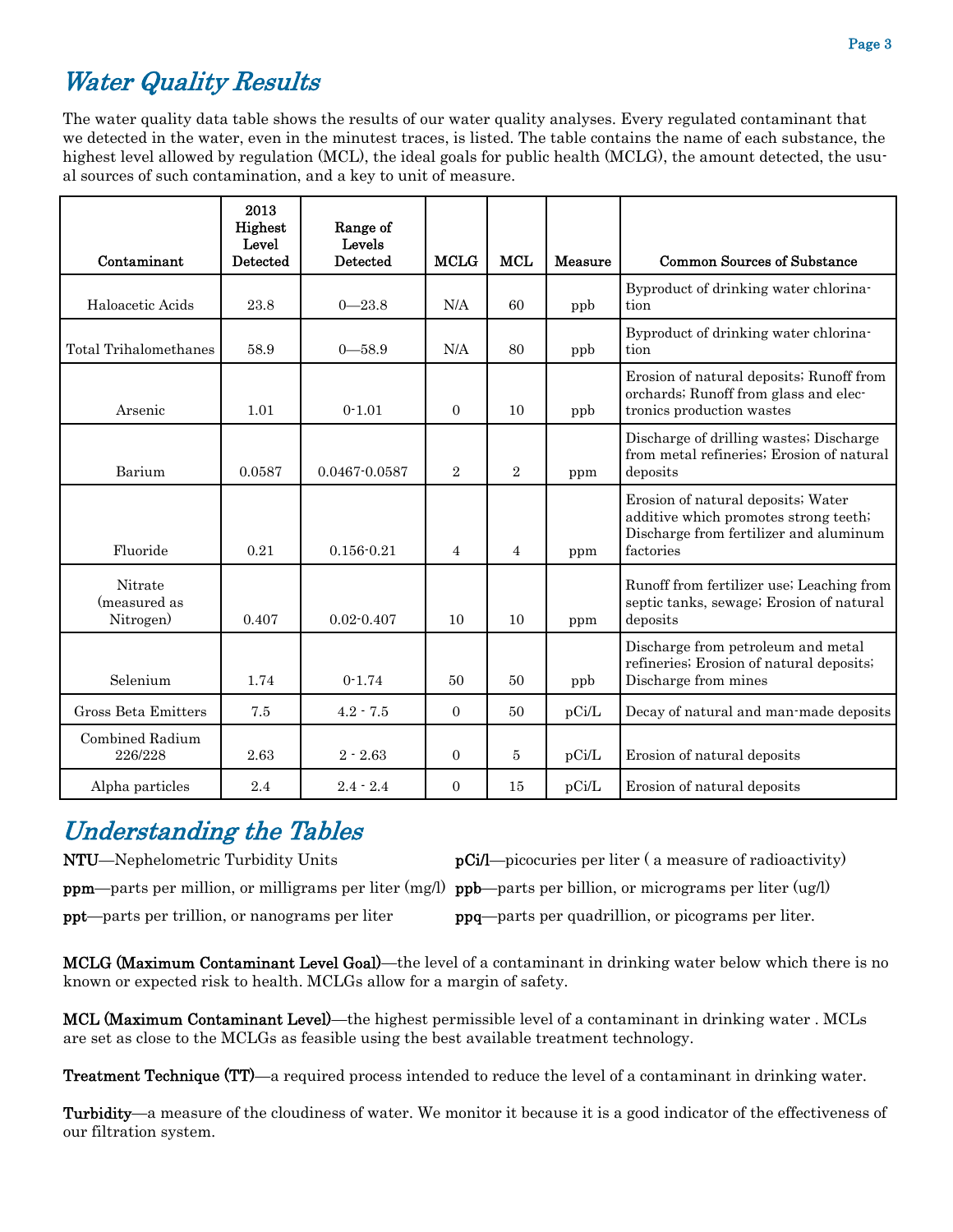#### Coliform Bacteria

| Maximum<br>Contaminant  <br>Level Goal | <b>Total Coliform</b><br>Maximum<br><b>Contaminant Level</b> | Highest No.<br>of Positive | Fecal Coliform or<br>EColi Maximum<br><b>Contaminant Level</b> | Total No. Positive<br>Fecal Coliform or<br><b>EColi Samples</b> | Common Sources of<br>Substance          |
|----------------------------------------|--------------------------------------------------------------|----------------------------|----------------------------------------------------------------|-----------------------------------------------------------------|-----------------------------------------|
|                                        | l positive<br>monthly<br>sample                              |                            |                                                                |                                                                 | Naturally present in the<br>environment |

#### Maximum Residual Disinfectant Level

| Year | Disinfectant | Avg.<br>Level | Minimum<br>Level | Maximum<br>Level | <b>MRDL</b> | <b>MRDLG</b> | Unit of<br>Measure | <b>Source of Chemical</b>                |
|------|--------------|---------------|------------------|------------------|-------------|--------------|--------------------|------------------------------------------|
| 2013 | Free $C12$   | .99           | .20              | 3.50             | 4.00        | 1-2          | Mg/l               | Disinfectant used to control<br>microbes |

MRDL (Maximum Residual Disinfectant Level)—the highest level of disinfectant allowed in drinking water. There is convincing evidence that addition of a disinfectant is necessary for control of microbial contaminants.

MRDLG (Maximum Residual Disinfectant Level Goal)—The level of a drinking water disinfectant below which there is no known or expected risk to health. MRDLGs do not reflect the benefits of the use of disinfectants to control microbial contamination.

#### Total Organic Carbon (TOC)

TOC has no health effects. Disinfectants can combine with TOC to form disinfection byproducts. Disinfection is necessary to ensure that the water does not have unacceptable levels of pathogens. Byproducts of disinfection include trihalomethanes and haloacetic acids which are reported elsewhere in this report.

| Year | Contaminant     | Average<br>Level | Minimum<br>Level | Maximum<br>Level | Unit      | Source of Constituent                |
|------|-----------------|------------------|------------------|------------------|-----------|--------------------------------------|
| 2013 | Source Water    | 4.99             | 3.70             | 6.0              | ppm       | Naturally present in the environment |
| 2013 | Drinking Water  | 2.60             | 30               | 3.50             | ppm       | Naturally present in the environment |
| 2013 | Removable Ratio | 47.85            | 35.14            | 71.74            | % removal | NA                                   |

| <b>Year 2013</b> | <b>Treated TOC</b><br>mg/l | Source TOC<br>mg/l | % Removed<br>$(1-a/b)x100$ | <b>Source Water</b><br>Alkalinity mg/l | <b>Required TOC</b><br>Removal (%) | C/E   |
|------------------|----------------------------|--------------------|----------------------------|----------------------------------------|------------------------------------|-------|
| January          | $3.0\,$                    | 5.7                | 47.37                      | 108                                    | 35                                 | 1.35  |
| February         | 3.5                        | 6.0                | 41.67                      | 109                                    | 35                                 | 1.19  |
| March            | $3.5\,$                    | 5.8                | 39.66                      | 115                                    | $35\,$                             | 1.13  |
| April            | 2.4                        | 3.7                | 35.14                      | 117                                    | $25\,$                             | 1.41  |
| May              | 1.3                        | 4.6                | 71.74                      | 119                                    | 35                                 | 2.05  |
| June             | 1.6                        | 4.7                | 65.96                      | 96                                     | 35                                 | 1.88  |
| July             | 1.9                        | 4.9                | 61.22                      | 108                                    | $35\,$                             | 1.75  |
| August           | $2.8\,$                    | 5.4                | 48.15                      | 107                                    | 35                                 | 1.38  |
| September        | $2.8\,$                    | 4.9                | 42.86                      | $\boldsymbol{92}$                      | 35                                 | 1.22  |
| October          | 2.9                        | 4.8                | 39.58                      | 90                                     | 35                                 | 1.13  |
| November         | 2.7                        | 4.7                | 42.55                      | 92                                     | 35                                 | 1.22  |
| December         | 2.9                        | 4.7                | 38.30                      | 91                                     | 35                                 | 1.09  |
|                  |                            |                    |                            |                                        | Sum                                | 16.81 |
|                  |                            |                    |                            |                                        | Average                            | 1.40  |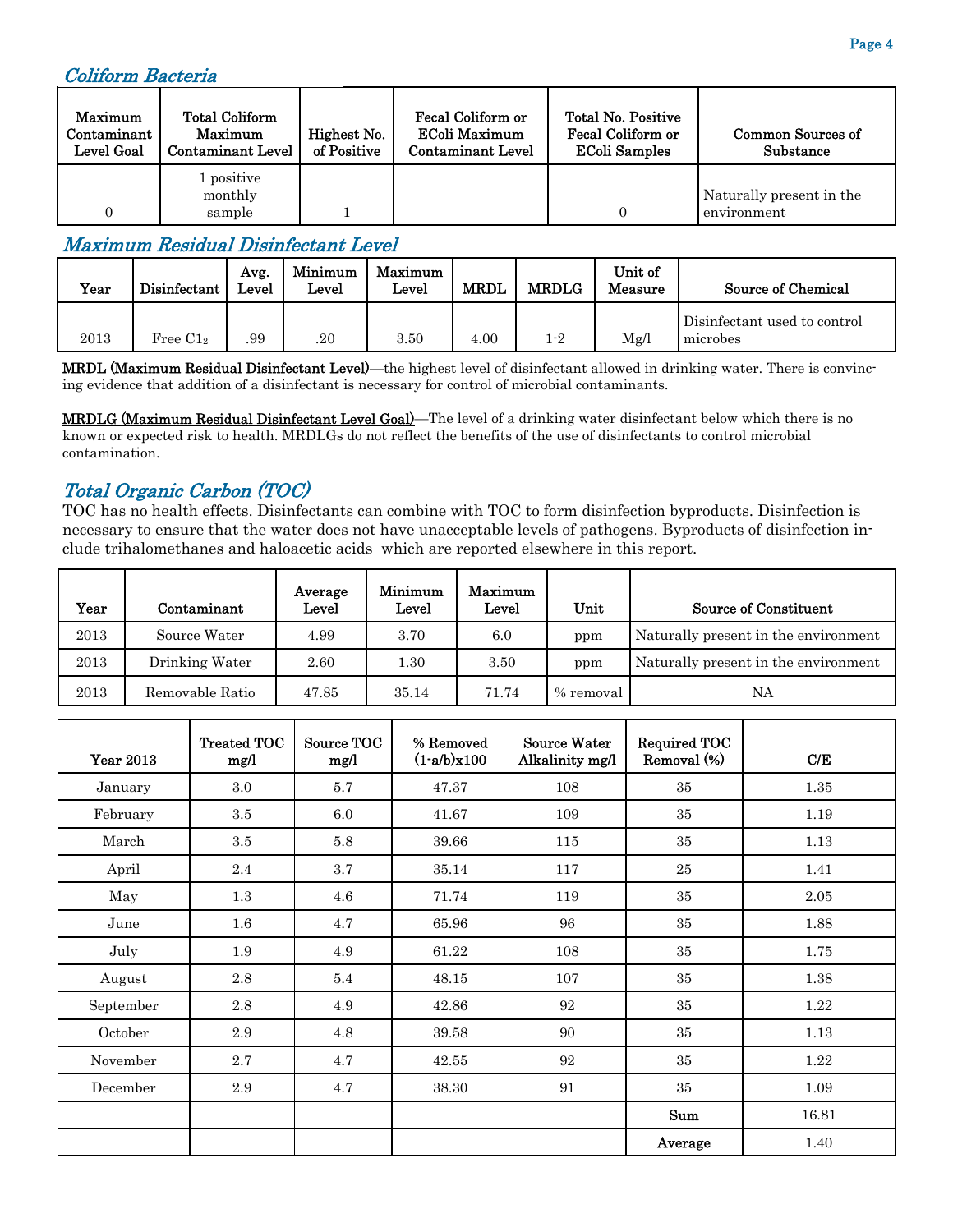#### Lead and Copper

Action Level Goal (ALG): The level of a contaminant in drinking water below which there is no known or expected risk to health. ALGs allow for a margin of safety.

Action Level (AL): The concentration of a contaminant which, if exceeded, triggers treatment or other requirements which a water system must follow.

| Lead and<br>Copper | Year<br>Sampled | <b>MCLG</b> | Action<br>Level<br>(AL) | 90th<br>Percentile | $#$ Sites<br>Over AL | Units | <b>Common Sources of Substance</b>                                                                           |
|--------------------|-----------------|-------------|-------------------------|--------------------|----------------------|-------|--------------------------------------------------------------------------------------------------------------|
| Copper             | 2013            | $\Omega$    | 15                      | 2.97               |                      | ppm   | Erosion of natural deposits; Leaching from wood pre-<br>servatives; Corrosion of household plumbing systems. |
| Lead               | 2013            | 1.3         | 1.3                     | 0.107              |                      | ppb   | Corrosion of household plumbing systems; Erosion of<br>natural deposits.                                     |

| Turbidity                              | Limit<br>(Treatment Technique) | Level<br>Detected | <b>Violation</b> | <b>Common Sources of Substance</b> |
|----------------------------------------|--------------------------------|-------------------|------------------|------------------------------------|
| Highest single measurement             | NTU                            | $0.09$ NTU        |                  | Soil runoff                        |
| Lowest monthly % meeting limit 0.3 NTU |                                | 100%              |                  | Soil runoff                        |

#### Unregulated Compounds

The 1996 Safe Drinking Water Act amendments require that once every five years the EPA issue a new list of up to 30 unregulated contaminants to be monitored by public water systems. This testing helps determine whether these contaminants are found in drinking water, at what levels they are found and in which parts of the country. Depending on how prevalent the contaminants are and at what levels they are found, EPA may conduct further research to determine whether to begin regulating some of all of them.

Currently, EPA requires monitoring of 21 chemical contaminants, seven hormones and two viruses. The virus testing did not impact BWA and was limited to small groundwater systems that do not disinfect. BWA's testing detected only 6 of the chemical contaminants and none of the hormones. The results from the 6 chemicals detected are shown in the table below.

| Compound   | Range of<br><b>Detects</b> | Average | <b>MCL</b>              | Unit of<br>Measure | <b>Common Sources</b><br>of Substance                                                                                                                                                      |
|------------|----------------------------|---------|-------------------------|--------------------|--------------------------------------------------------------------------------------------------------------------------------------------------------------------------------------------|
| Chlorate   | $0 - 764$                  | 108     | <b>Not</b><br>Regulated | ppb                | Agricultural defoliant/desiccant; disinfection byproduct                                                                                                                                   |
| Chromium-6 | $0 - 0.068$                | 0.004   | <b>Not</b><br>Regulated | ppb                | Naturally occurring element; used in making steel and<br>other alloys; chromium-3 or -6 forms are used for chrome<br>plating, dyes and pigments, leather tanning, and wood<br>preservation |
| Chromium   | $0 - 0.227$                | 0.006   | Not<br>Regulated        | ppb                | Naturally occurring element, used in making steel and<br>other alloys; chromium-3 or -6 forms are used for chrome<br>plating, dyes and pigments, leather tanning, and wood<br>preservation |
| Molybdenum | $0 - 2.26$                 | 1.059   | Not<br>Regulated        | ppb                | Naturally occurring element found in ores and present in<br>plants, animals and bacteria; commonly used form molyb-<br>denum trioxide used as a chemical reagent                           |
| Strontium  | $0 - 2460$                 | 794.6   | <b>Not</b><br>Regulated | ppb                | Naturally occurring element; Historically, commercial use<br>of strontium has been in the faceplate class of cathode-ray<br>tube TVs to block x-ray emissions                              |
| Vandium    | $0 - 1.07$                 | 0.205   | <b>Not</b><br>Regulated | ppb                | Naturally occurring elemental metal; Used as vanadium<br>pentoxide which is a chemical intermediate and a catalyst.                                                                        |